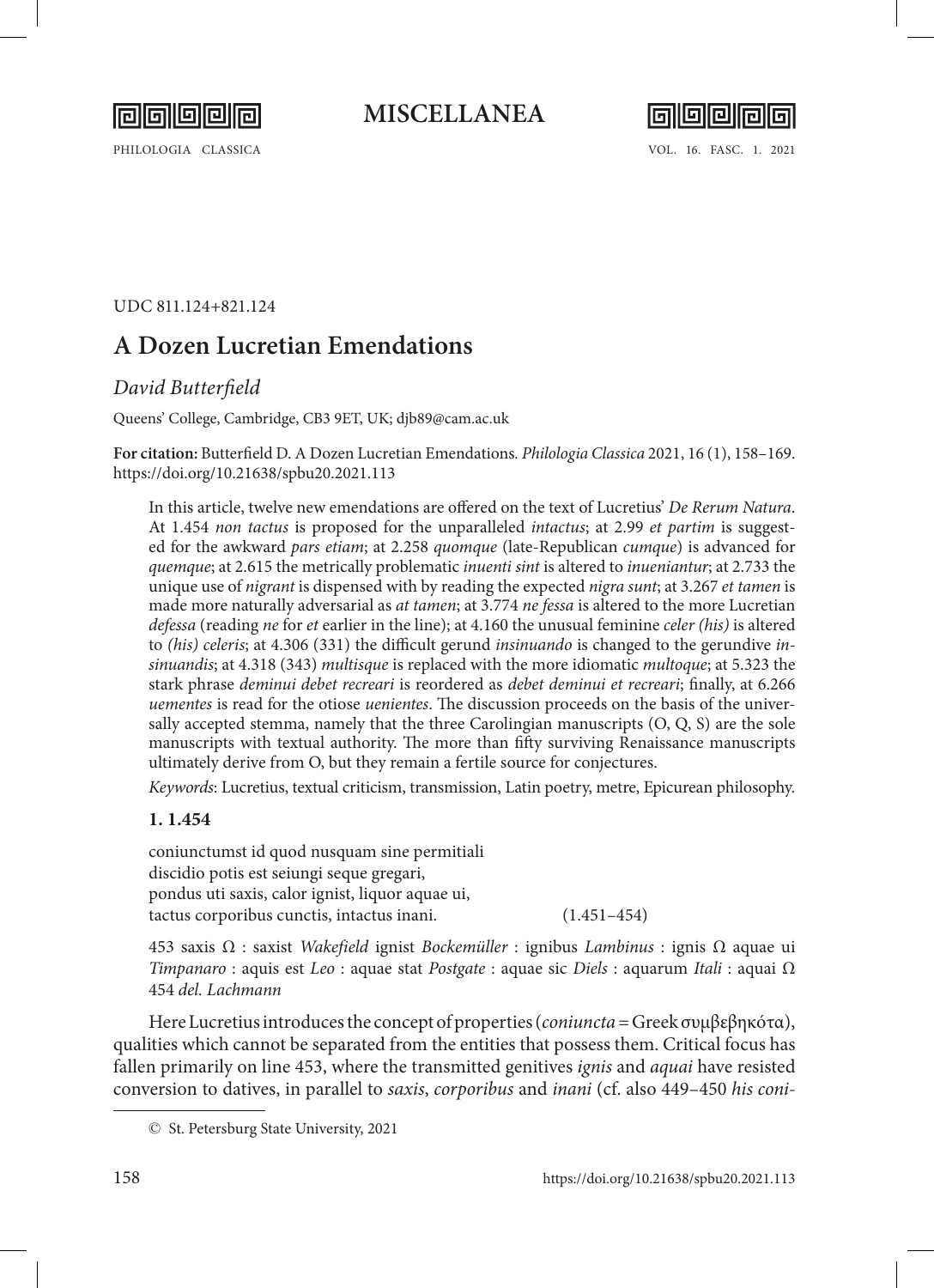*uncta duabus* | *rebus*).<sup>1</sup> But 454 presents its own oddity: *intactus* is deployed here — and here alone in both the poem and Latin literature as a whole — as a noun, which must bear the meaning 'intangibility'.<sup>2</sup> For Lambinus (1570, 52) the unparalleled *intactus* was a 'mira compositio'; for Lachmann (1850, 40) it was quite incredible: '*intactus* recto casu, ut pro substantivo sit, Latine dici non potest.' He argued that nouns formed from the privative prefix *in*- and the verbal supine are restricted to use in the ablative: *iniussu*, *incultu*, *inconsultu*, *inuocatu* etc., alongside adverbial forms of the kind *immerito*, *inopinato*, *intestato*, *indebito*. This unique deployment of a nominative noun *intactus* was thus dismissed as an impossible invention, however neat its parallelism to *tactus*. 3 As a result, Lachmann deleted 454, attributing it to the work of his frequent nemesis, the 'interpolator philosophus'.4 But the motivation for such an insertion is hard to apprehend, and the language is otherwise Lucretian. In his review of Lachmann's edition, Spengel (1851, 783) defended the authenticity of 454 by replacing *intactus* with the substantive *intactile*. Although it is true that Lucretius, and only he, used the pair of adjectives *tactilis* (5.151) and *intactilis* (1.437), this emendation has not won subsequent support.

Perhaps we may find a better solution by looking at another binary opposition in the poem? To convey the technical business of sensation, Lucretius used (and, again, perhaps coined) the adjectival pair *sensilis* (2.888, 893, 895, 902) and *insensilis* (2.866, 870, 888, 902). However, when reaching for an opposite term to the standard noun *sensus*, he did not attempt the coinage \**insensus*. Since that route seemed to be linguistically barred, he instead used the idiomatic option of *non* as a nominal modifier, to create the negative counterpart *non-sensus* (2.930 *scire licet gigni posse ex non sensibus sensus*; 931-932 *quod si forte aliquis dicet, dumtaxat oriri* | *posse ex non sensu sensus mutabilitate*). Later in Book 1, Lucretius will use a similar route to express the concept of the non-middle: *per medium*, per non medium (1075).<sup>5</sup> I therefore suggest that in 454 Lucretius introduced the most natural opposing term to *tactus*, i. e. *non tactus*. The corruption of *non* to *in* would have been easy in context, and perhaps abetted by the following *inani*.

#### **2. 2.99**

quod quoniam constat, nimirum nulla quies est reddita corporibus primis per inane profundum,

<sup>1</sup> It is impossible to construe *aquai* as a dative. Just as in other poets, the search in Lucretius for datives in -*ai* is fruitless: *patriai* at 1.41, *summai* at 1.953 and *fugai* at 1.1047 are genitives. Curiously, Charisius (16, 22–27 B.) mistakenly cites *aulai medio* (Verg. *Aen*. 3.354), *intus aquai* (Verg. *Aen*. 7.464) and <*terrai*> *frugiferai* (Enn. *Ann*. 510 Sk.) as his examples, although they are unanimously agreed to be genitives. While it is true that a dative in -*ai* did exist in Early Latin (as Quintilian noted at *Inst*. 1.7.18), its spondaic prosody is most improbable: Nigidius Figulus, cited by Aulus Gellius (13.26.4), regarded it as monosyllabic form, whereas Garrod (1914) made the case for a hypothetical iambic scansion. For further support of the conjecture *aquae ui*, see Timpanaro (1947) and Deufert (2018) 32–34.

<sup>2</sup> *TLL* VII. 1 2069.55: 'status rei, quae tangi non potest.'

<sup>&</sup>lt;sup>3</sup> Elsewhere in the poem *intactus* is adjectival, meaning 'untouched' (3.813=5.358, 6.1060), or (if Bentley's deletion of the verse, followed by Deufert's Teubner edition (2019), is resisted) 'intangible' at 1.334. No support is given for the noun *intactus* by the two parallel Epicurean terms (reported by Sext. Emp. *Adv. Math*. 10.221), which are not cognate with each other: ἀντιτυπία (the 'resistance' of the tangible) and εἶξις (the 'yielding' of the intangible).

 $4$  After the dismissal of line 454, the construction of 453 was subsequently normalised to genitives by introducing *saxist* alongside *ignis* and *aquai*.

<sup>&</sup>lt;sup>5</sup> Although this licence is not common in high-register Latin, elsewhere in philosophical literature Cicero reports Zeno's concept of non-body as *non corpus* (*Ac*. 1.39).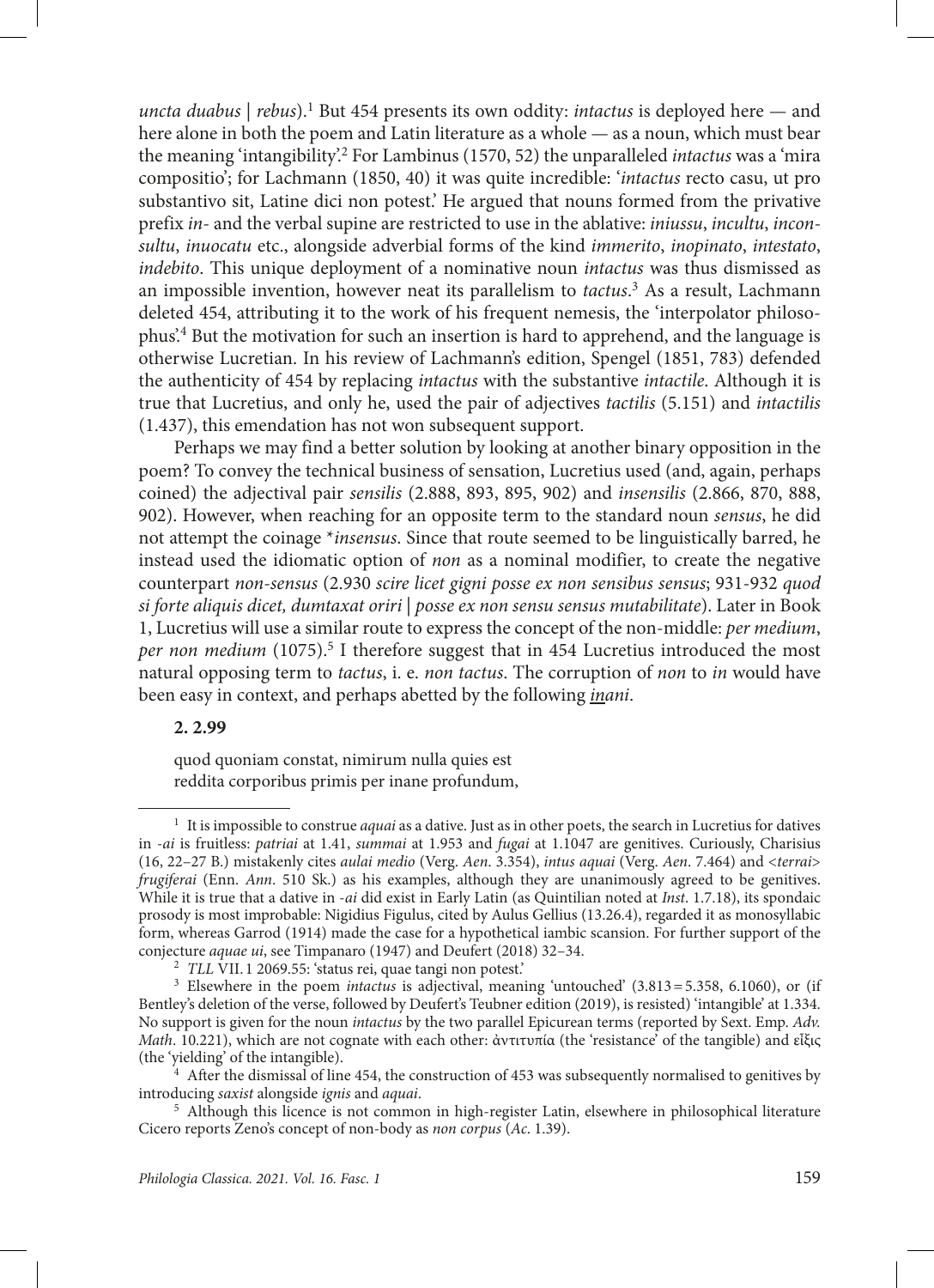sed magis adsiduo uarioque exercita motu partim interuallis magnis confulta resultant, pars etiam breuibus spatiis uexantur ab ictu. (2.95-99)

98 confulta Ω: conflicta *F* : compulsa *Cippellarius* : contusa *Lambinus* : conlata *Reid*

The incessant motion of atoms is subdivided in the last two lines between two types of *concilia*: those that allow for the wide-ranging movement of atoms after their initial compression (98), and those that force their atoms to move around within a tighter network. The subsequent lines (100–108) clarify that this distinction describes substances like air and sunlight on the one hand, and solids like stone and iron on the other. But the syntactic division between these two groups (*partim… pars…*) is most unusual: while Lucretius used both *partim... partim...* and *pars... pars...* in succession,<sup>6</sup> their juxtaposition together is without parallel. Even those who wish to argue that such synesis is acceptable, on the basis that it is attested in other Latin authors,<sup>7</sup> must acknowledge another oddity: in all other Lucretian cases, *pars* takes a singular verb, despite the subject referenced most often being plural in number.<sup>8</sup> That this was Lucretian style is confirmed by the four cases (4.568, 570, 5.288, 6.1168) where the singular verb is guaranteed by metre.<sup>9</sup> Lucretius should therefore have written *uexatur* for *uexantur* in 99 — but this change of number mid-sentence would create an unwelcome imbalance.

Real balance could be restored to these lines in two ways, either by reading (i) *partim* in 99, or (ii) *pars* in 98. The latter option may at first seem the better course, because of the existence of verse-initial *pars etiam* at 4.946 and 5.255.10 But the alteration introduces its own problems: *exercita* of 97 would no longer understand an implied *corpora* from *corporibus* in 96, but *pars* as its delayed subject. However, the singular *exercita* would lead even more strongly to reading singular verbs in both 98 and 99, contrary to the manuscripts. What is more, the text that immediately follows this sentence makes clear enough that *corpora* is in fact the plural subject: *et quaecumque magis condenso conciliatu* | *exiguis interuallis conuecta resultant* (100–101).<sup>11</sup> *Corpora*, explicitly stated in 104, is in actuality the subject throughout 97–108. We are left, then, with option (i) of reading *partim* in 99.<sup>12</sup> Strong support for this change is given by the fact that atomic *corpora* are likewise divided into two groups by *partim* at 1.483–484 and 4.54–57.13 Alteration of *pars* alone would introduce the collocation *partim* 

<sup>6</sup> *partim… partim*: 1.483–484, 4.55–57, 736–737, 917–918, 5.266–268 (*partim quod*), 6.20–23 (*partim quod*), 1058–1059, 1208–1211 (*partim… nonnulli… partim*); *pars*… *pars*: 4.568–571, 944–947 (x3), 5.251–256.

<sup>7</sup> See further *LHS* II. 436.

<sup>8</sup> *pars horum maxima* (4.464: tricks of the eye that deceive the mind), *pars uocum* (4.568: of the various sounds that emanate from an utterance; likewise 570), *pars glebarum* (5.255: of clods of soil), *pars horum*

<sup>(5.288:</sup> of the sun's rays), *pars* [*hominum*] (5.1025), *pars hominum* (6.1168). 9 At 5.1025, transmitted as *sed bona magnaque pars seruabat foedera casti*, most editors reject Marullus' alteration to *seruabant*, preferring instead the Renaissance emendation to adverbial *caste*.

<sup>10</sup> At 4.946, *pars etiam* appears as the third element after *pars* and *et… pars*; at 5.255, *pars etiam* opens a new sentence, introducing a different part of the land from *pars terrai nonnulla* (251).

<sup>11</sup> The combination of *exiguis interuallis* with *conuecta resultant* reveals that *uexantur ab ictu* of 99 balances both *confulta* (whether or not this *hapax* is retained or substituted with another conjectured participle) and *resultant* of 98.

<sup>12</sup> *partim* is frequently used in close succession, and in all but one case (3.917–918, where the *uis animae* is subdivided) with plural verbs.

<sup>13</sup> 1.483–484 *corpora sunt porro partim primordia rerum*, | *partim concilio quae constant principiorum*; 4.54–57 (see below).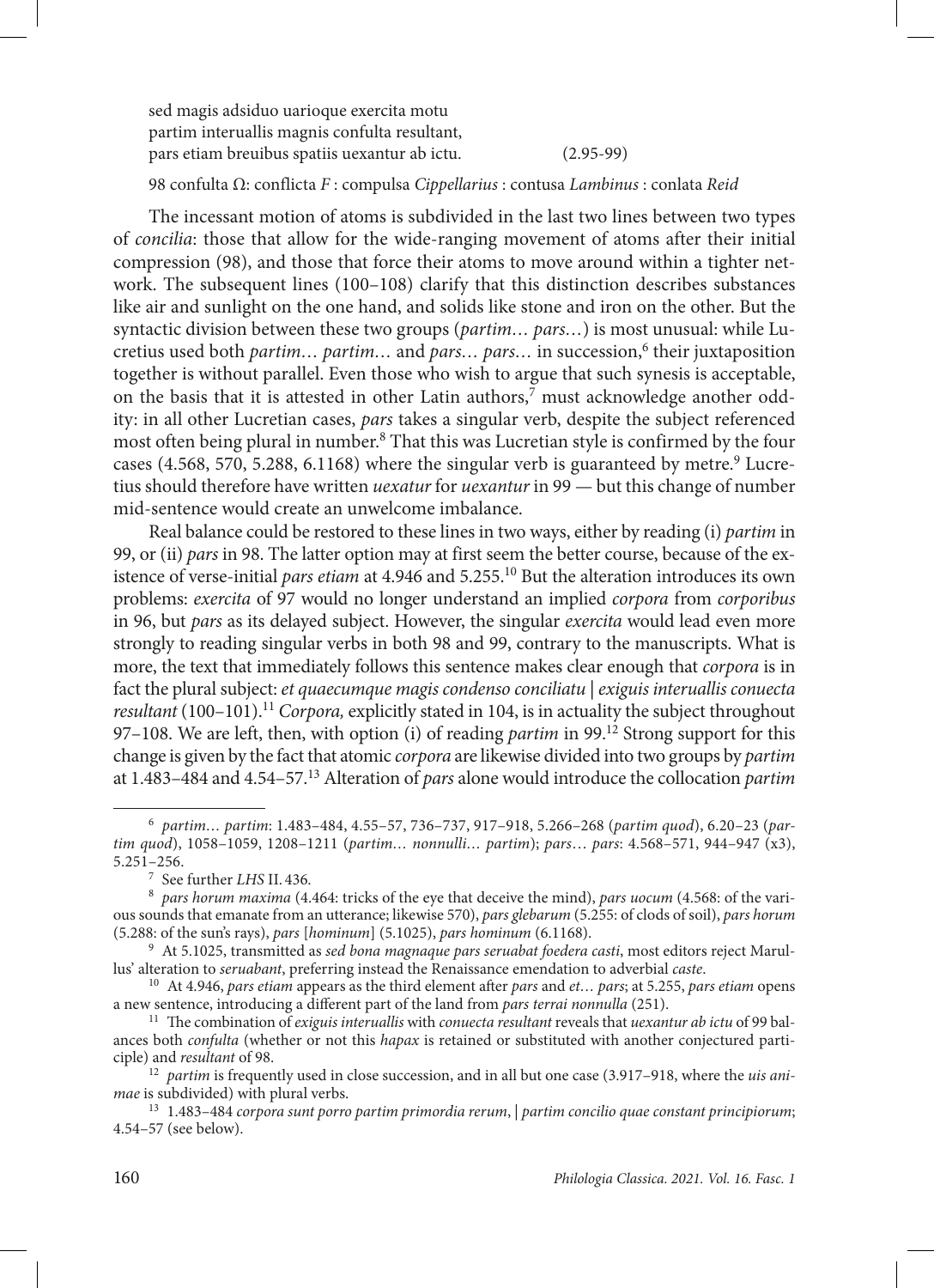*etiam*, 14 a pairing not otherwise found in Lucretius but common in Cicero. While *partim etiam* is intelligible as an extension of the *corpora adsiduo uarioque exercita motu* (97), the sense would flow more idiomatically without any additional adverb. It may therefore be that Lucretius simply wrote *et partim*, a pairing that opens the Lucretian line elsewhere (4.918, 5.952, 1083), most notably in a very similar context at 4.54–57:

principio quoniam mittunt in rebus apertis corpora res multae, partim diffusa solute, robora ceu fumum mittunt ignesque uaporem, et partim contexta magis condensaque, …

Perhaps the elements *par*, *et*, *tim* were confused when the line was copied as a unit, or perhaps the loss of *et* (easy at the beginning of the verse) led to the simple repair of the line's faulty metre, with *partim* inevitably placed first, as in 98.15

#### **3. 2.258**

unde est haec, inquam, fatis auolsa uoluntas, per quam progredimur quo ducit quemque uoluptas, declinamus item motus nec tempore certo nec regione loci certa, sed ubi ipsa tulit mens? (2.257–260)

257 uoluntas *Marullus* : uoluptas Ω : potestas *Lachmann* 258 uoluptas *ABF* : uoluntas Ω

Lines 257–258 are well known for the requisite reversal of the near-homophonous nouns transmitted at the end of each verse. But a further corruption may lurk in 258: while *quemque* is perfectly intelligible as the object of *ducit* ('where pleasure leads each [of us: cf. *progredimur* and *declinamus*]'), greater force would be given by reading *quomque* (the Lucretian orthography for *cumque*): 'to wherever pleasure leads'. In seventeen other places Lucretius splits *quicumque* and cognate adverbs with tmesis of *cumque* in the fifth foot.16 Of the six other cases of adverbial *quocumque*, 17 the closest in sense is 6.299 *quocumque tulit uis* (understanding the object *fulmen*). For *ducere* without a stated object, we may compare  $4.680-682$ ;<sup>18</sup> but we need only look at the close of 260 in the very sentence under discussion to see the ellipse of an object: *sed ubi ipsa tulit mens*. The corruption of sepa-

<sup>14</sup> The elision would not be greatly different from *inferiorem etiam* (4.937), *mobilitatem etiam* (6.341) and *paulatim et* (5.535)

<sup>15</sup> I have wondered whether a defence could be made for reading *partim iam*: it is a Lucretian idiom when introducing new instances or examples to deploy *iam*, apparently without any obvious temporal force: 2.426 *sunt etiam quae iam nec leuia iure putantur | esse*, 431 *fecula iam quo de genere est inulaeque sapores*, 447 *in quo iam genere in primis adamantina saxa*, 3.481 *et iam cetera de genere hoc quaecumque sequuntur*  (cf. 2.171, 744), 4.87 *sunt igitur iam formarum uestigia certa*, 185 *in quo iam genere est solis lux et uapor eius*, 6.1080 *cetera iam quam multa licet reperire*! At 4.116 *iam* appears alongside *partim*: *primum animalia sunt iam partim tantula*. However, as with the other potential alteration to *partim tam breuibus*, the line is really more hindered than helped by any such adverb.

<sup>16</sup> 1.510, 873, 2.21, 404, 865, 3.550, 1075, 4.737, 5.289, 6.19, 85, 389, 738, 867, 876, 1004, 1033.

<sup>17</sup> 3.51, 4.166, 424, 5.285, 6.299, 882.

<sup>18</sup> At 2.172 (*ipsaque deducit dux uitae dia uoluptas*) *mortalis* is understood as the object from the previous line.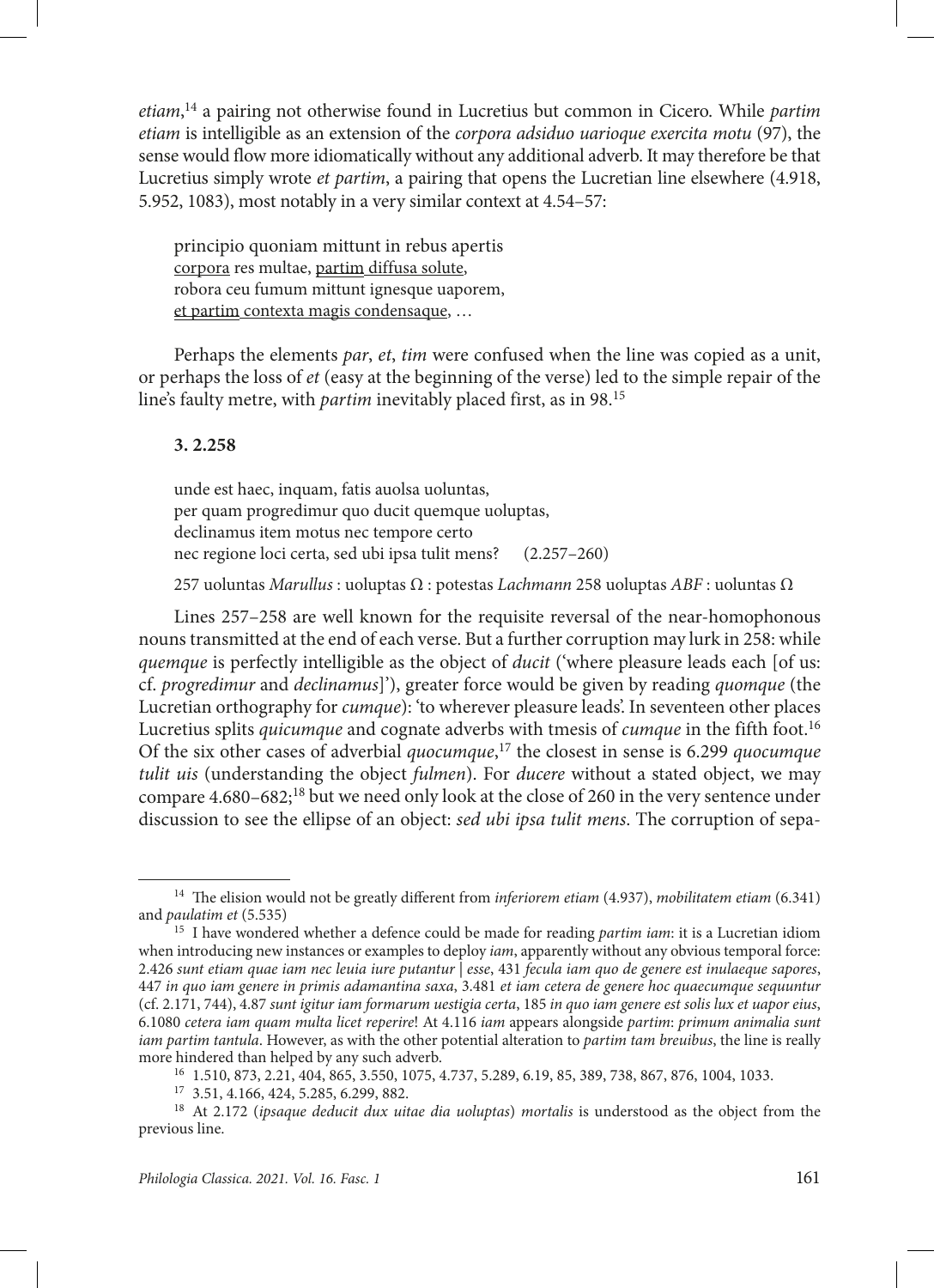rated *quomque* to *quemque* would have been very easy in context, not least because of the common confusion of *e* and *o*. 19

#### **4. 2.615**

Gallos attribuunt quia, numen qui uiolarint Matris et ingrati genitoribus inuenti sint, significare uolunt indignos esse putandos, uiuam progeniem qui in oras luminis edant. (2.614–617)

sint *Odo* : sunt Ω

Amid his colourful depiction of the Magna Mater cult, Lucretius explains why the eunuch *Galli* have a special role: it is because those who have violated the Great Mother's godhead and been found to be ungrateful to their parents do not deserve to propagate their own offspring.20 But it is the metre, not the matter, of line 615 that requires comment here. Its spondaic close *inuenti sint* may seem a perfectly possible variation for a poet such as Lucretius. However, the actual evidence offers little support: the *De rerum natura* contains 32 lines exhibiting a fifth-foot spondee, i. e. one every 230 lines. The great majority  $(26=81\%)$  of these cases involve a word of four syllables (including those ending with enclitic -*que*);<sup>21</sup> five of the remaining six involve the close pairing of a monosyllable before a trisyllable (1.1077 *cum uenere* 2.475 *ac mansuescat*, 3.191 *est natura*, 417 *et mortalis*) or a trisyllabic equivalent (2.309 *sint in-motu*).22 The one remaining exception is 2.615 above, where *inuenti* sint<sup>23</sup> closes the line.

Aware of this genuine oddity, Lachmann suggested reversing these two words to *sint inuenti* (with *genitoribus* suffering sigmatic ecthlipsis). Although no editor has adopted the change,<sup>24</sup> it was simply untrue of Bailey (1947 II. 904) to dismiss it as 'gratuitous'. Since there is nothing to obstruct the combination of the true perfect *uiolarint* with a generalised present,25 perhaps *inueniantur* could be read. The whole passage summarises the cult's practices in a present-day context: devotees give (*attribuunt*) the Magna Mater eunuchs, because they wish (*uolunt*) to signal (*significare*) that those who have violated (*uiolarint*) her majesty and are found (*inueniantur*) to be unworthy of their parents are (*esse*) to be deemed (*putandos*) unworthy of issuing (*edant*) new offspring. Verbal forms (including participles, gerunds and gerundives) consisting of five syllables close the line 116 times

<sup>22</sup> Lachmann suggested rewriting *omnia cum rerum primordia sint in motu* as *omnia cum sint in motu primordia rerum*: it is fair to wonder why Lucretius did not write the line thus, given that *primordia* in 75% (55/71) of its other occurrences falls in the fifth foot, with *primordia rerum* closing the line 24 times.

<sup>23</sup> Editors adopt the necessary subjunctive first conjectured (c.1460) in Milan Ambros. E 125 sup. by Pietro Odo.

<sup>24</sup> The closest call came with Flores, who recorded in his apparatus (2002, 180) 'fort. recte'.

<sup>25</sup> The allusion to this passage in Paulus' epitome of Festus echoes this true perfect s.v. *Galli* (95 M.): *alii putant, ideo eos sibi genitalia incidere, quia* violaverint numen *patris matrisve, ne possint ipsi fieri parentes*.

<sup>19</sup> See 1.932, 2.301, 928, 4.577, 581, 696, 879, 5.654, 675, 906, 997, 1068, 1150, 6.13, 51, 589, 1040.

<sup>20</sup> I follow the interpretation of Benario (1973), which takes *et* to be a genuine conjunction, rather than serving an explanatory role (as if *id est*).

<sup>21</sup> 1.60, 64, 586, 616, 991, 1116, 2.295, 302, 397, 1053, 1147, 3.198, 249, 253, 545, 907, 963, 4.125, 187, 198, 975, 978, 5.190, 425, 1156, 1265. Forms of the type *dissoluuntur* (1.764, 3.706), *dissoluantur* (1.519, 3.330), *dissoluensque* (1.559), *dissoluique* (3.815, 5.360), *dissoluitque* (6.446) and *exsoluatur* (1.811), achieve a five-syllabled close by the regular Lucretian licence of diaeresis. Despite any precise parallel, I suspect that Lucretius invoked this licence with *inuoluentes* at 5.971.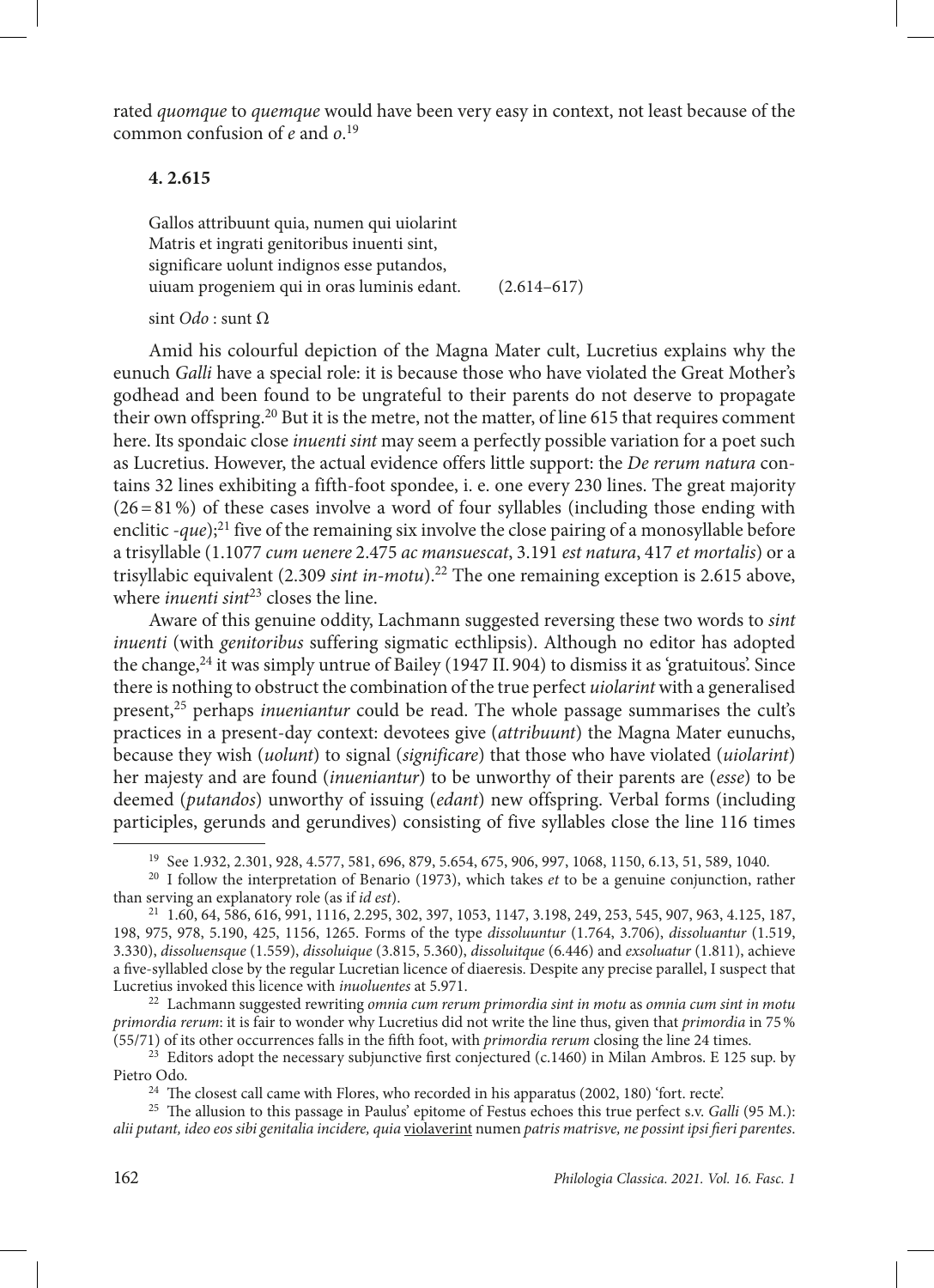elsewhere in the poem, including the cognate *inuenientes* at 1.736.<sup>26</sup> If this suggestion is correct, the corruption to *inuenti sint* would have been easily catalysed by the preceding perfect *uiolarint*, which stands directly above in 614.

#### **5. 2.733**

nunc age dicta meo dulci quaesita labore percipe, ne forte haec albis ex alba rearis principiis esse, ante oculos quae candida cernis, aut ea quae nigrant nigro de semine nata. (2.730–733)

Lucretius advances his argument that atoms are colourless: white and black objects, for instance, are not made of white and black atoms. In 733 we find the verb *nigrant*, which must bear the sense of 'are black'. Yet in its one other occurrence in Classical Latin some 150 years later (Stat. *Siluae* 2.6.82–83 *atros | nigrasset planctu… lacertos*) it has the expected transitive, causative sense of 'make black'.27 The minor emendation to *nigrent*, i. e. the archaic verb *nigreo*, would introduce the more expected form of a stative, intransitive verb, but in its only two occurrences the verb possesses the inchoative sense of 'become black', as if *nigresco*. 28 The question therefore arises, could Lucretius have written a closer parallel to the preceding *alba* and *candida*, viz *nigra sunt*?29 The pyrrhic scansion of *nigra*, attested in poets of the subsequent generation,<sup>30</sup> can be supported by Lucretius' practice with analogous words: alongside the long initial syllable for forms of *migrare* (2.775, 3.757 5.830), he scans *remigrant* with a short second syllable at 2.966. As for the artistic juxtaposition of two different scansions of *nigr*- in the same line, we may compare 4.1222: *quae patribus patres tradunt a stirpe profecta*. 31 Given the prevalence of the adjective *nigrans* in other Classical authors, the slip from *nigra sunt* to *nigrant* could have been easily made.

#### **6. 3.267**

quod genus in quouis animantum uiscere uolgo est odor et quidam color et sapor, et tamen ex his omnibus est unum perfectum corporis augmen… (3.266–268)

267 color  $R$  : calor  $\Omega$ 

<sup>&</sup>lt;sup>26</sup> Since such a list has not been recorded before, I give the passages here to spare others the tedium: 1.113, 180, 251, 291, 317, 390, 391, 400, 501, 519, 535, 736, 764, 811, 818, 876, 909, 939, 968, 996, 1026, 1043, 1085, 2.26, 42, 145, 234, 346, 450, 506, 531, 551, 568, 684, 792, 914, 922, 948, 981, 1008, 1074, 1138, 1162, 3.26, 71, 148, 210, 248, 330, 352, 364, 478, 485, 601, 613, 639, 671, 689, 692, 698, 706, 722, 729, 738, 780, 782, 796, 864, 937, 1028, 4.14, 51, 70, 259, 271, 278, 306, 628, 668, 697, 776, 1030, 1202, 5.15, 44, 73, 140, 167, 289, 316, 332, 342, 376, 384, 428, 533, 971, 1320, 1426, 1453, 6.112, 164, 189, 424, 648, 653, 802, 889, 955, 1032, 1040, 1066, 1133, 1263, 1277, 1286 (the last line of the poem as transmitted).

<sup>27</sup> Tertullian, in c.207 AD, used the verb metaphorically: *nigrati ignorantiae tenebris* (*Adv. Marc*. 4.8); Probus later defined *nigro* as *nigrum facio* (*GLK* IV 202,7).

<sup>28</sup> Pac. 88 R., Acc. 260 R.

<sup>&</sup>lt;sup>29</sup> The gloss of Lambinus ad loc. (1570, 171) is, in fact, 'nigra sunt.'

<sup>30</sup> Verg. *Aen*. 8.353 (*nigrantem*), Prop. 4.6.83 (*nigras*), Ov. *Her*. 2.72 (*nigri*), Man. 1.222 (*nigris*).

<sup>31</sup> Cf. also *sacra* repeated with different prosody in 5.1163–1164.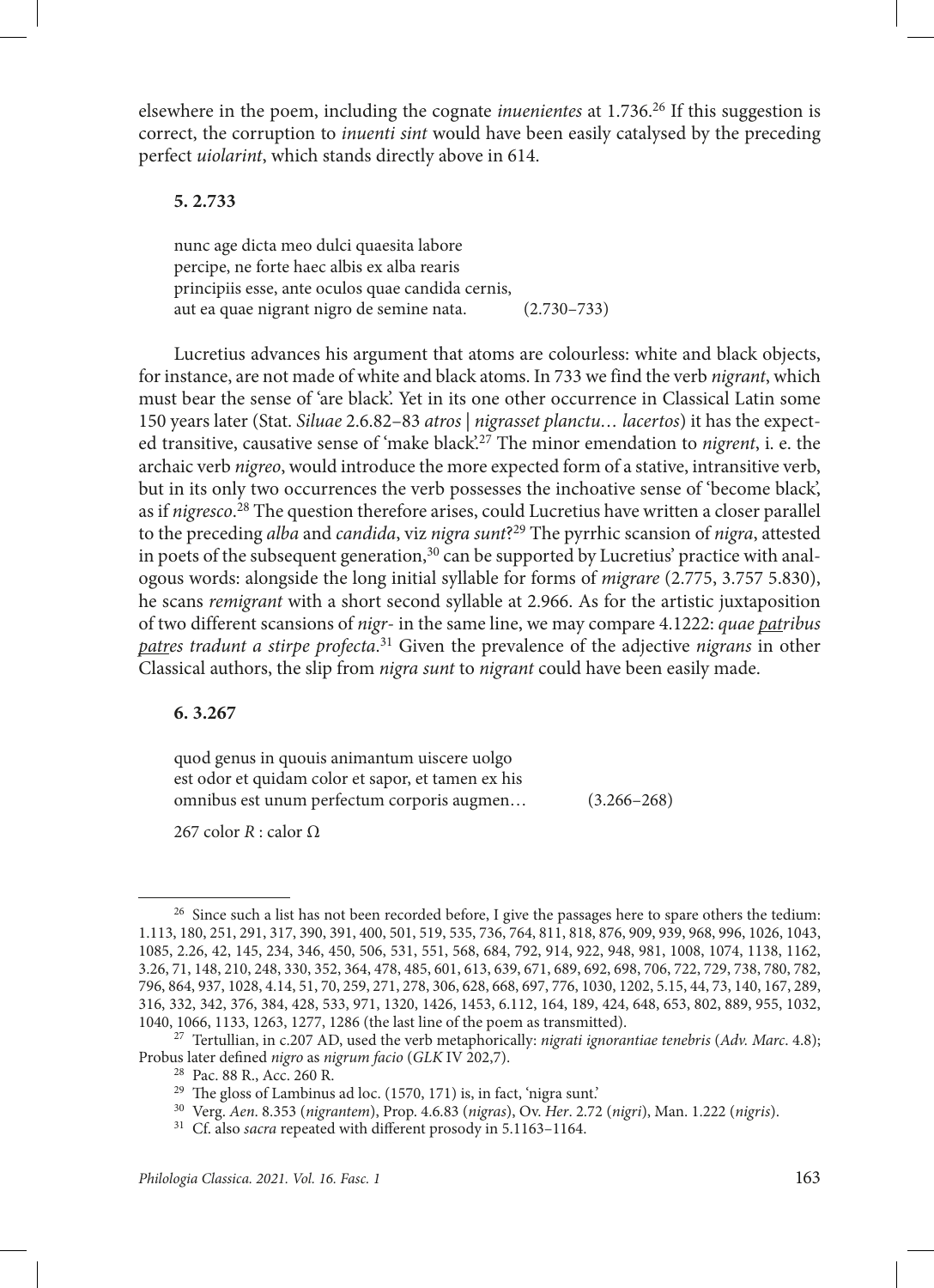Lucretius here draws an analogy for how the commingling of heat, air, wind and the nameless fourth element creates the sensation of life in the human soul (269–272): despite the separate presence of a given scent, colour and flavour in the flesh of living creatures, Lucretius argues that one complete body nevertheless grows from them. Given the contrast in play, did he follow the two instances of *et* in 267, which join the flesh's three distinct elements, with *et tamen*? If so, the sequence of sound *est… et… et… et… ex…* gives the line a misleadingly unifying balance.<sup>32</sup> We may also note that in the sixteen other instances of the collocation, *et tamen* is restricted to the first foot of the line.33 More probable in this context would be for Lucretius to mark the contrast with *at tamen*, a pairing that he uses mid-sentence earlier in the book (3.172);<sup>34</sup> *at* is deployed both mid-sentence and mid-verse nine times elsewhere.<sup>35</sup> The corruption to *et* would have been particularly easy after the two preceding instances of the conjunction.

#### **7. 3.774**

quidue [*sc*. uis animi *ex 771*] foras sibi uolt membris exire senectis? an metuit conclusa manere in corpore putri, et domus aetatis spatio ne fessa uetusto obruat? (3.772–775)

Lucretius here asks, with impatient sarcasm, why the spirit  $-$  if it really were immortal — would wish to leave an elderly body at the point of death. In 773 he turns to ask whether it 'fears to remain trapped in a rotting body and (fears) that its house, wearied by the aged span of time, may collapse?' As commentators note, this requires that *metuit* govern first an infinitive, then a dependent *ne* clause, an awkward combination not paralleled elsewhere. In fact, the sentence expresses only one fear — that the spirit may suffer from bodily collapse if it stays too long — not two: *et* thus has no purpose. A neater form in which Lucretius may have written the lines is offered by comparing the last clause of Book 2: *nec tenet omnia paulatim tabescere et ire* | *ad capulum spatio aetatis defessa uetusto*. The phrase *spatio defessa uetusto* again closes the line at 5.827, where the earth is compared to a woman beyond childbearing age. If *ne fessa* represents a corruption of *defessa*, 36 the verse could have begun with the expected *ne*: 37 'or does the house fear to remain trapped in a rotting body, in case the house...<sup>38</sup>

<sup>32</sup> In the two other cases of five-fold alliteration in a line (1.200 *non potuit, pedibus qui pontum per uada possent*; 5.94 *tris species tam dissimilis, tria talia texta*), both verses convey a single unified thought.

<sup>33</sup> 1.1050, 2.331, 898, 3.267, 923, 4.473, 612, 811, 1149, 5.213, 476, 768, 1125, 1177, 1421, 6.603.

<sup>34</sup> *si minus offendit uitam uis horrida teli* | *ossibus ac neruis disclusis intus adacta*, | *at tamen insequitur languor terraeque petitus* | *suauis* (3.170–173). The collocation recurs elsewhere with words interposed: *at non esse tamen* (2.459), *at locus ille tamen* (3.536), *at tepefacta tamen* (6.322).

<sup>35</sup> 2.74 (with *contra*), 388, 392 (with *contra*), 3.312, 406, 1018, 4.473, 611, 6.1171.

<sup>36</sup> *defessus* occurs six times elsewhere (2.1174, 5.827, 1129, 1145, 6.1162, 1177), *fessus* five times (1.257, 2.1038, 3.458, 4.848, 5.308).

<sup>37</sup> While Lucretius does use *neu* alongside *neue* (as at 2.414, 6.599), its deployment here would again give the unwelcome sense of two distinct fears. It is perhaps worth repeating 'Kenney's First Law', that any opening monosyllable of Latin verse can be corrupted into any other monosyllable.

<sup>&</sup>lt;sup>38</sup> For the most recent defence of the unusual intransitive (or, more probably, elliptically transitive) use of *obruat*, see Deufert (2018) 176–177.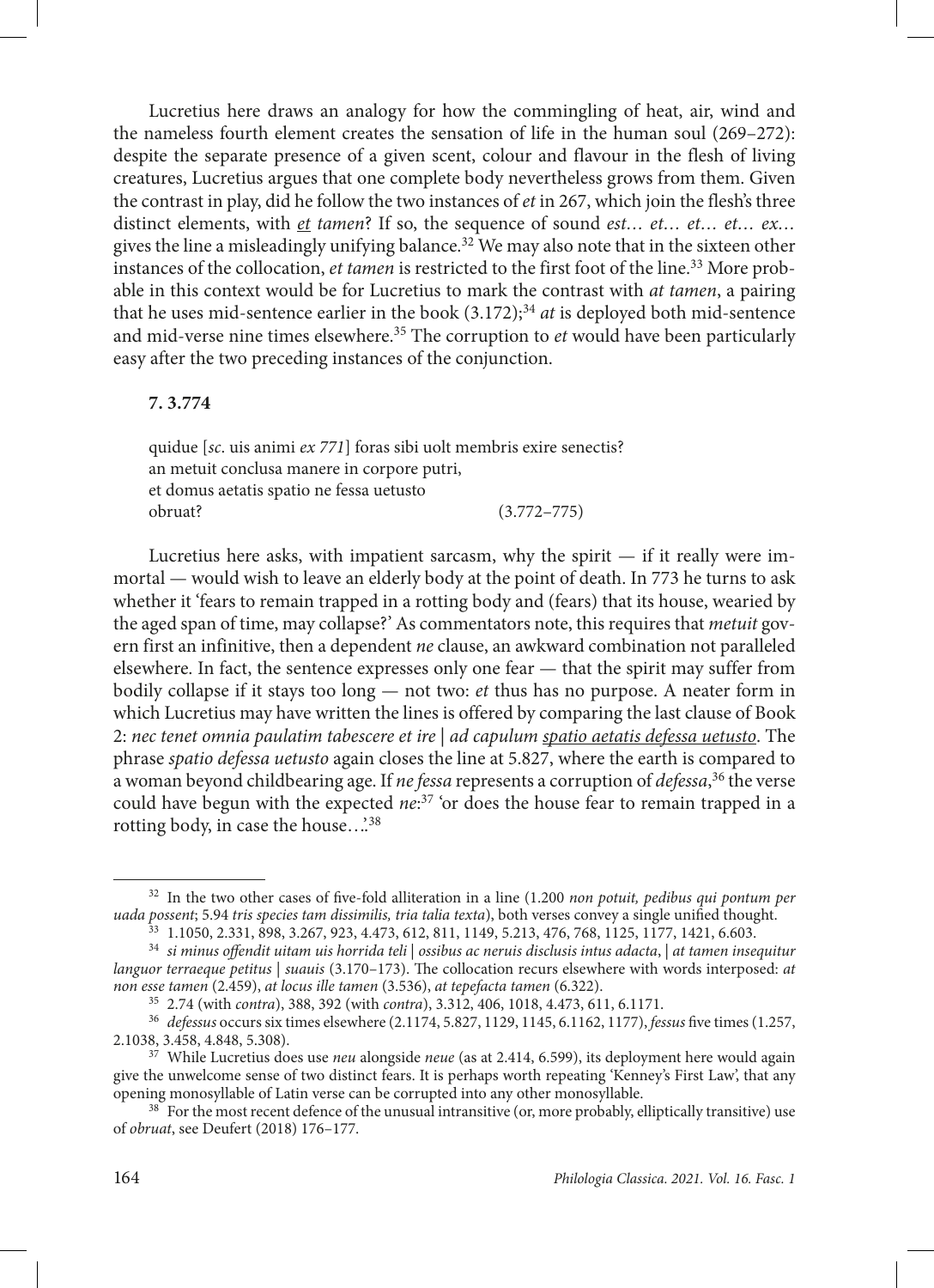ergo multa breui spatio simulacra genuntur, ut merito celer his rebus dicatur origo. (4.159–160)

#### 159 genuntur *Lambinus* : geruntur Ω

The feminine *celer* has parallels in early Latin (Liv. Andr. 40 Bl. *celer hasta*; Enn. *Ann*. 420 Sk. *acer hiemps*). Yet, although there is no other nominative form of *celer* to compare, Lucretius draws a clear distinction between masculine *acer* (3.503, 4.304, 420, 6.128, 658, 1184, 1212) and feminine *acris* (1.246, 3.65, 477, 741). The expected feminine *celeris* would thus be in line with Lucretius' treatment of this type of adjective, and it would restore a perceptible caesura to the third foot. Half a millennium ago, Pius (1511) read *celeris rebus*, but some deictic marker to refer to the particular *simulacra* under discussion is clearly required.39 Perhaps Lucretius wrote *his celeris rebus*? For the regular separation of *his* from *rebus*, see 1.449, 2.44, 184, 216, 581, 891, 1089, 3.28, 4.865, 5.16, 480, 6.423, 543, 647; *merito* is similarly elided at 2.698 (before *ex*), 3.715 (*in*-) and 953 (*in*-). Whether *his* and *celeris* were accidentally transposed so that *his* stood alongside *rebus*, or *celeris* was miswritten as *celer his*, the transmitted text would have been the natural outcome.

#### **9. 4.306 (331)**

praeterea splendor quicumque est acer adurit saepe oculos ideo quod semina possidet ignis multa, dolorem oculis quae gignunt insinuando. (4.304–306 (329–331))

Lucretius here recounts how bright objects cause pain to the eyes because of their seeds of fire. In 306, *oculis* can be read as the dative indirect object of *dolorem gignunt*. But *insinuando* is left unusually weak and isolated as a closing word, which must be understood not only intransitively but also without any supporting prepositional construction. The observation of Godwin (1986, 113) will hardly do: '*insinuando* is poised at the end of the sentence, suggesting the end of the process.' Elsewhere in Lucretius, *insinuare* displays a remarkable range of constructions: it is transitive in five instances, taking the accusative of the object that enters (2.436 *sese*, 6.860 *suum aestum*) or the object that is entered (1.409 *latebras*, 5.73 *pectora*), or both simultaneously (1.116 *se*, *pecudes*); in addition, there are 19 cases of the verb used personally in the passive, describing what has (been) inserted, often with an almost middle force (1.113, 2.684, 3.671, 689, 698, 722, 729, 738, 780, 782, 4.525, 1030, 6.234, 277, 355 bis, 802, 955, 1031); there is also one instance of the impersonal gerundive  $(5.44)$ . This leaves four intransitive instances, three  $(6.89 = 385, 778)$  qualified by *per*, and one used absolutely: 3.485–486 *paulo si durior insinuarit* | *causa*. On the basis of this last case, editors have retained *insinuando* as transmitted, but its syntactical and rhythmic separation is appreciably more stark. Can anything be done to incorporate it more closely with the preceding text? While it is true that writing *oculos* for the dative *oculis* would provide a natural object for *insinuando*, the resultant commingling of verbs and their objects is not Lucretian. But for a poet who often made productive use of the

<sup>39</sup> This problem was apprehended by Cartault (1898, 56), but his suggestion of *celeris rei* introduces an unwelcome singular number for *res*.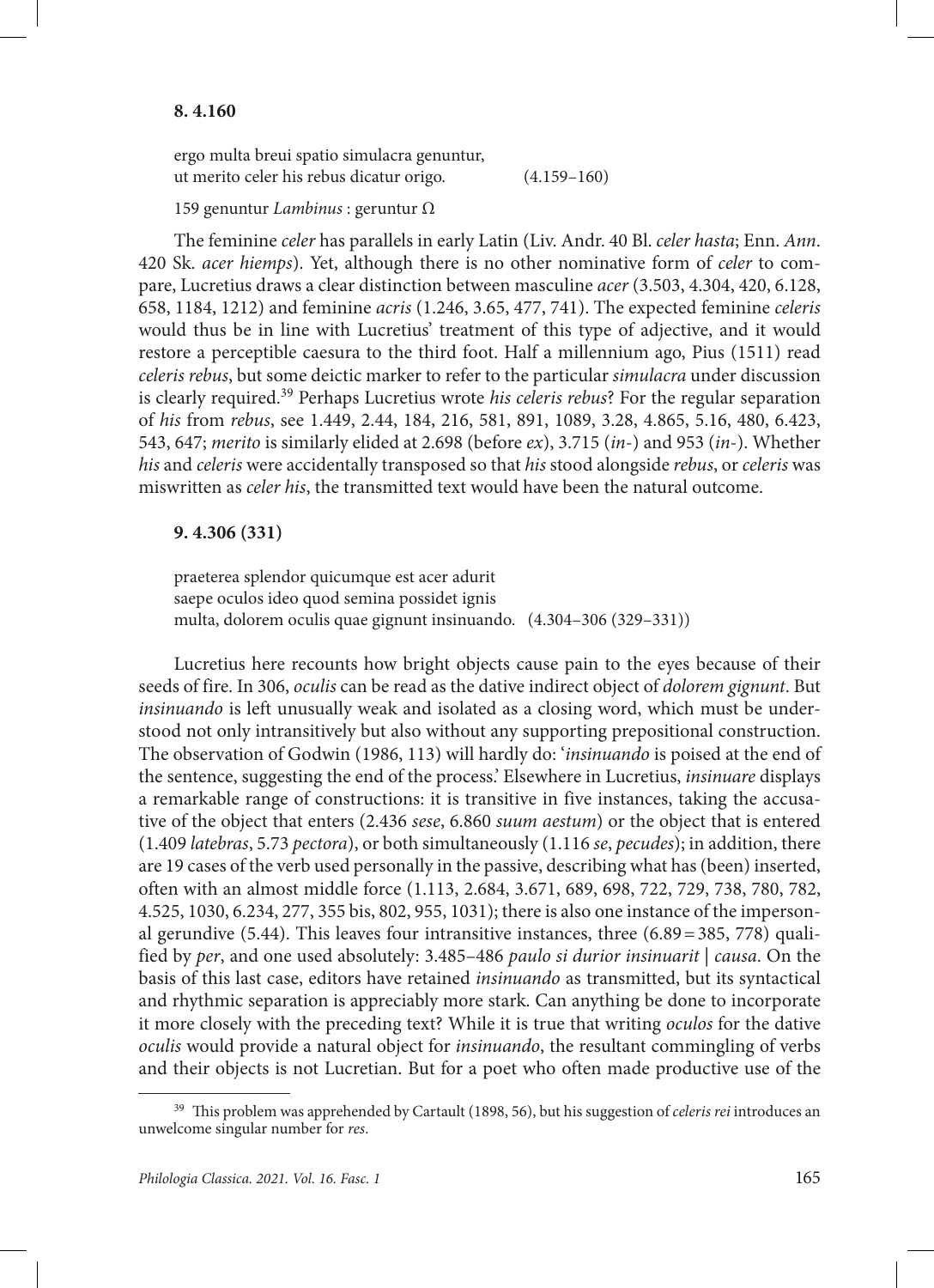gerundive, it may be a neater route to retain the transmitted *oculis* and modify it with *insinuandis*. 40 For this instrumental use of the gerundive we may compare 4.1209–1210: *et commiscendo cum semine forte uirilem* | *femina uim uicit*. A scribe could easily have normalised the word into the commoner form and syntax of the gerund.

### **10. 4.318 (343)**

e tenebris autem quae sunt in luce tuemur propterea quia, cum propior caliginis aer ater init oculos prior et possedit apertos, insequitur candens confestim lucidus aer, qui quasi purgat eos ac nigras discutit umbras aeris illius; nam multis partibus hic est mobilior multisque minutior et mage pollens. (4.312–318 (327–343))

Lucretius describes how we can see objects in the light when we ourselves are in the dark: bright air is able to dispel the black air that reached our eyes first, because it is faster (*mobilior*), made of smaller elements (*minutior*) and more powerful (*mage pollens*). The first of these adjectives is modified by 'many degrees' (*multis partibus*), the last by a mere 'more' (*mage*, the byform of *magis* used by Lucretius thrice elsewhere: 4.81, 756, 5.1203). The intervening comparative *minutior* is preceded by *multis*, which must be construed as understanding *partibus* from 317. Editors have been content with this reading, but a more balanced sequence would be achieved by reading Lucretius' typical intensifier of a comparative — *multo*, deployed in this role 27 times elsewhere. That Lucretius may have preferred such triple variation here is suggested by the one other passage where he used the unusual combination *multis partibus*, 1.734–735: *hic tamen et supra quod diximus inferiores* | *partibus egregie multis multoque minores*. *Multoque* would have easily been corrupted under the influence of the *multis* that comes both before and above it.

# **11. 5.323**

nam quodcumque alias ex se res auget alitque, deminui debet, recreari cum recipit res. (5.322–323)

323 deminui *O* : diminui *Q*

The striking hendiadys *debet*, *recreari* is all the more striking when contrasted with its parallel phrase *auget alitque* in the preceding verse. Lucretius' one other analogous pair of asyndetic verbs is found at 4.1199: *subat ardet*; 41 of nouns, we may cite the pair *pro-*

<sup>40</sup> It should be noted, of course, that Lucretius had a particular penchant for gerundival phrases in the *dative* plural: 1.24 *scribendis uersibus*, 184 *augendis rebus*, 203–204 *rebus… gignundis*, 547 *rebus reparandis*, 552 *frangendis rebus*, 577–578 *frangendis… corporibus*, 707 *gignundis… rebus*, 746–747 *secandis* |*corporibus*, 844 *corporibus… secandis*, 2.855 *gignundis rebus*, 5.181 *gignundis rebus*.

<sup>41</sup> Richter (1974, 94–95) plausibly suggested that *ardet* fell into the text as a gloss of the rare *subat* (of animals 'on heat'), ousting a word such as *ignis* (a genitive dependent on *abundans*, although Lucretius elsewhere construes *abundo* with the ablative); an adverb such as *intus* may be more probable. At 1.680–681 we find three verbs with one connective: *quaedam discedere abire | atque alia adtribui*, although Bockemüller's *ab igne* is worthy of consideration in lieu of *abire*; at 3.395, the same structure is found in *concursare coire*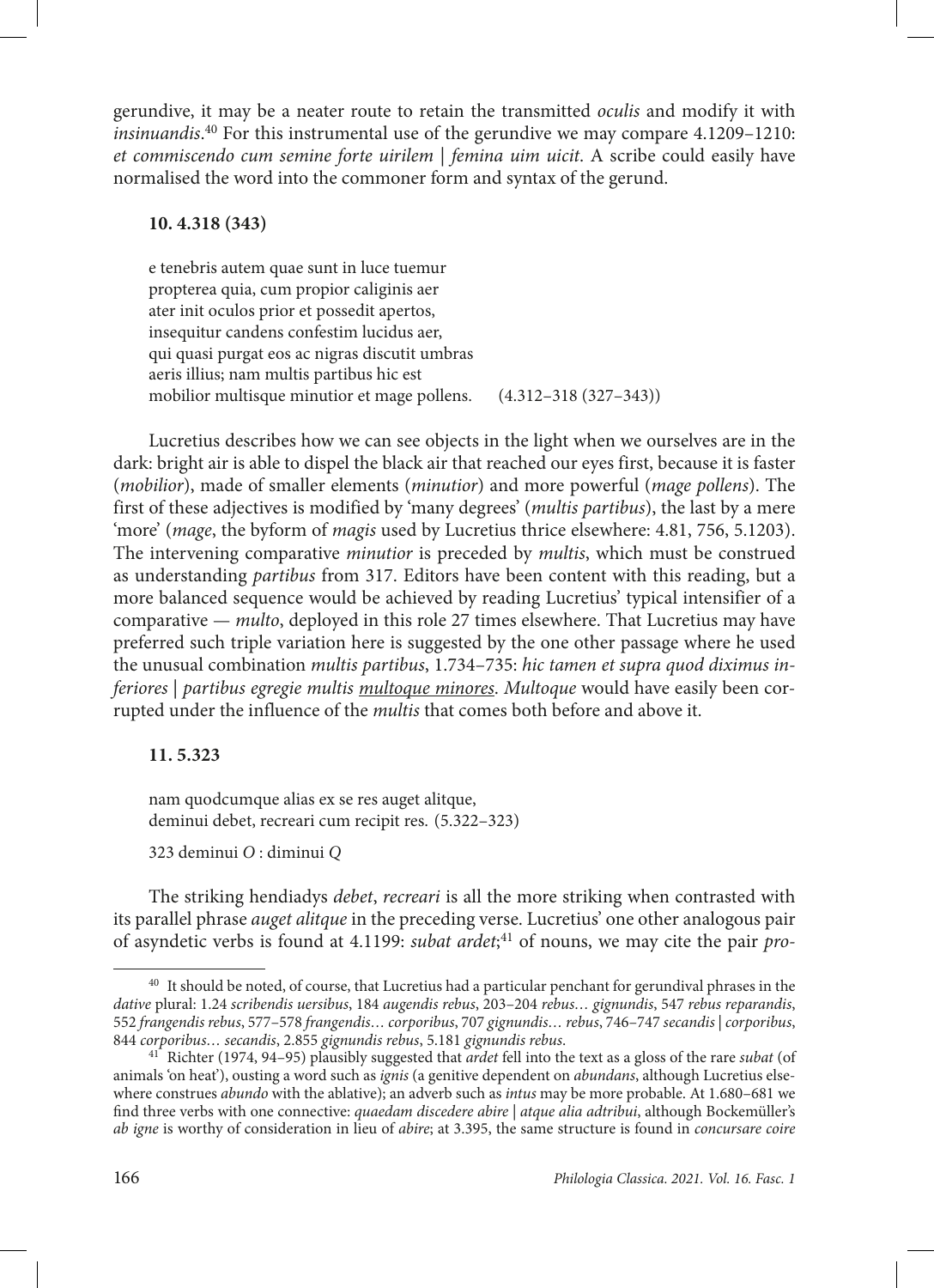*elia pugnas* (2.118, 4.1009), although longer lists appear without connectives (1.663–634, 685=2.1021, 1.744, 2.553–554, 670, 726=5.441, 4.458, 784, 1132).42 But while asyndeton is a feature of Lucretian style, it seems unusually harsh here, not least when *recreari* differs from *deminui* in carrying its own dependent clause *cum recipit res*. <sup>43</sup> Unsurprisingly, the other pairs of passive infinitives in the poem exhibit the usual connection: cf. 1.661 *omnia denseri fierique ex omnibus unum*, 681 *atque alia attribui mutarique ordine quaedam*, 2.1069 *geri debent nimirum et confieri res*, 3.484 *at quaecumque queunt conturbari inque pediri*, 4.555 *plane exaudiri discernique articulatim*, 4.676 *et fluere et mitti uolgo spargique putandumst*, 6.922 *perpetuo fluere ac mitti spargique necessest*. It is fair to wonder, therefore, whether Lucretius did not write something else.

Initial possibilities emerge to be dead-ends: *recrearique* would give the required connective, but would demand the introduction of *ut* for *cum*, a conjunction that Lucretius does not employ with a temporal sense.44 Alternatively, a gerundive *recreandum* (agreeing with the subject *quodcumque*) may give the desired sense '(which is) due to be restored', but this anticipatory usage is not Lucretian. Since both verbs are equally dependent upon *debet*, the simplest solution would be to insert *et* between them. Yet *deminui et debet* would unhappily separate the modal verb with its second infinitive. A more probable option is that Lucretius wrote *debet deminui et recreari cum recipit res*. To the reader versed in Augustan poetry, this rhythm will sound inevitably clunky. But it is worth reminding ourselves of two quirks of the Lucretian hexameter:

- (i) *et* regularly opens the third foot (thus depriving it of any perceptible caesura):45 what is more, 64 (79%) of the 81 cases involve the elision of the preceding word, presumably because the syllable lost in elision gives the feel of a quasi-caesura. *Et* stands in this position after a passive infinitive twice (3.661 *tortari et*, 4.400 *uersari et*), and after an active infinitive eleven times.<sup>46</sup>
- (ii) As a self-contained opening spondee, *debet* reflects a rhythm that Lucretius often employed. Although he could not have written the opening words I conjecture

*et dissultare*. At 3.156 we have the three balanced elements *caligare oculos*, *sonere aures*, *succidere artus*. At 3.1013–1014 we find the sequence *reges expugnant*, *capiuntur*, *proelia miscent*, | *tollunt clamorem*. The pairing *alit auget* is read by some editors at 5.257, but Lambinus' *alid auget* (paralleling *alias res auget* at 5.322) is more probable: *alit* is wrongly transmitted for *alid* at 1.263, 407 (Q), 3.970, 5.1456 (Q). The verse 1.873 (*praeterea tellus quae corpora cumque alit auget*) is deleted by many editors as an interpolated variant of 1.867 (*praeterea quaecumque e terra corpora crescunt*); in contrast to the asydentic pair *alit auget*, we find a conjunction at 1.228 (*alit atque auget*) and 859 (*auget corpus alitque*).

<sup>42</sup> At 1.455–456 seven nouns are joined in asyndeton, although the third element carries a -*que*.

<sup>43</sup> It has long been observed that Lucretius owes a debt in 5.318–323 to a famous fragment of Pacuvius' *Chryses* (90–92 R., itself echoing Euripides' *Chrysippus*), which includes the asyndetic sequence of verbs *animat format alit auget creat* | *sepelit recipitque*. But since the closest verbal echo of the passage comes in *auget alitque*, which patently carries a connection, it would seem unwise to use Pacuvius to defend the asyndeton of 323.

<sup>44</sup> The two exceptions involve the combination of the clarificatory adverb *semel* (1.1030, 4.610); Lachmann's *et* is consequently read for *ut* at 6.234.

<sup>45</sup> (An asterisk denotes elision of the preceding word) 1.129\*, 55\*, 58\*, 162, 220\*, 333\*, 351\*, 397\*, 730, 777, 801\*, 826\*, 889\*, 994\*, 2.94\*, 124\*, 566\*, 674\*, 678\*, 699\*, 845\*, 1063, 1143\*, 3.138\*, 281\*, 395\*, 435\*, 534\*, 609\*, 629\*, 635\*, 640\*, 661\*, 681, 693, 696\*, 743, 818\*, 920, 4.139\*, 143\*, 232\*, 377\*, 400\*, 418\*, 491, 732\*, 930\*, 969\*, 982\*, 1060\*, 1131\*, 1174, 1179\*, 1214\*, 1243\*, 5.12\*, 40, 115\*, 262\*, 363\*, 375\*, 417\*, 431, 497, 653\*, 668\*, 737, 817\*, 890\*, 1317\*, 6.338, 410\*, 539\*, 619\*, 858\*, 1134\*, 1159, 1211, 1269\*, 1282\*. <sup>46</sup> 1.220, 397, 994, 2.124, 674, 3.534, 818, 4.139, 418, 982, 5.558.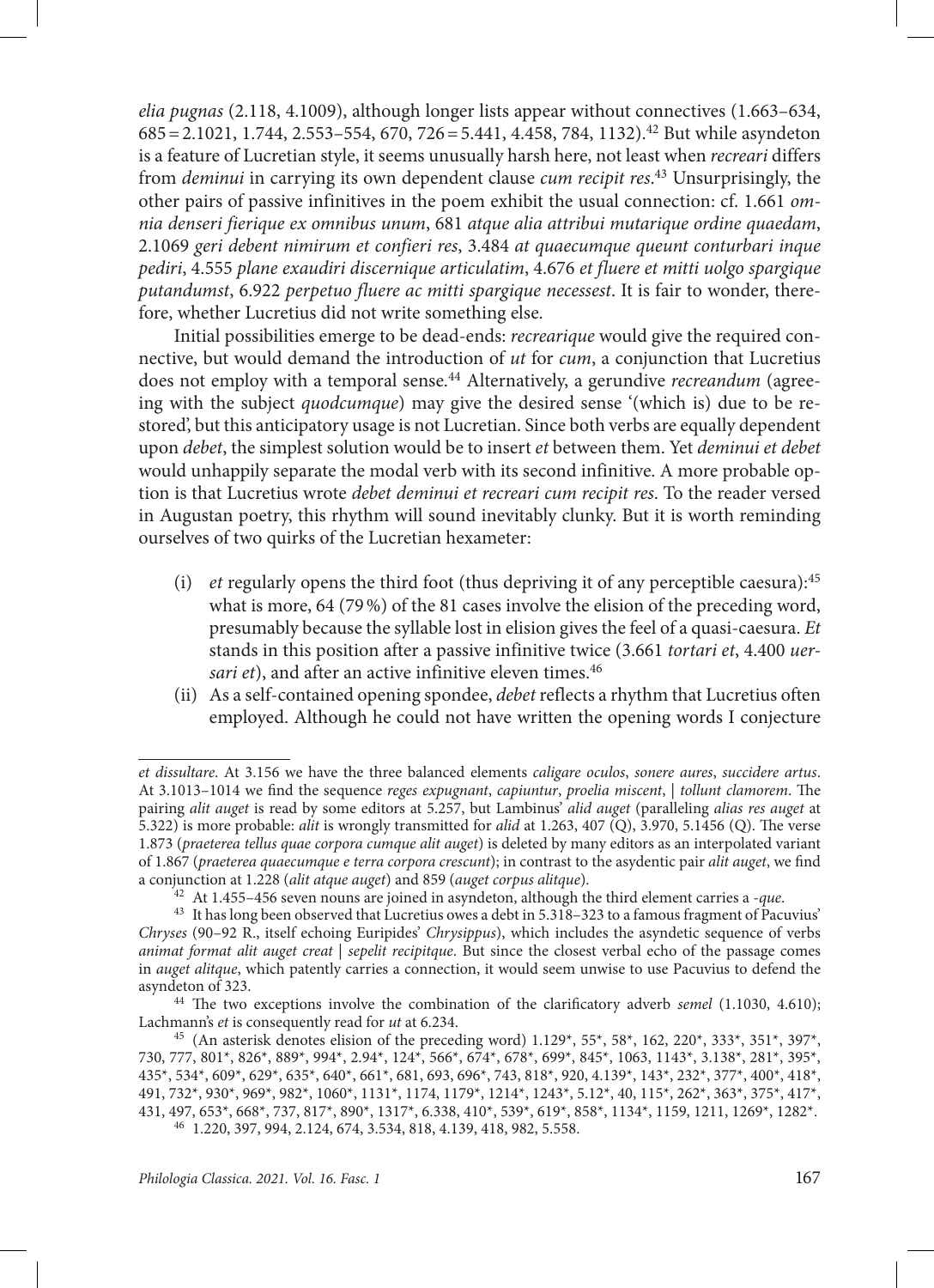in a different order, we may consider those cases where he could have: there are 51 verses in the poem which begin with a spondaic word although it would have been metrically, grammatically and stylistically acceptable to avoid that rhythm by rearranging the opening two or three words.47 In some cases, the reason for preferring the more unusual rhythm may be emphasis (e. g. 1.66 *primum Graius homo*, 101 *tantum religio*, 473 *numquam Tyndaridis*); in others, it may be euphony (1.262 *ludit lacte mero mentes perculsa nouellas*, 4.1020 *multi mortem obeunt*, 6.444 *uertex conradens ex aere semina nubis*). In the majority of cases, however, there seems to me no reason for this less common rhythm, as with the recurrent opening *debent nimirum* (1.592, 2.161, 340). A similar deployment of a spondaic finite verb can be found at 3.1060: *exit saepe foras magnis ex aedibus ille*. 48 In the present instance, however, where Lucretius could not both write *deminui debet* and provide a conjunction for *recreari*, the natural way to open the line would have been *debet deminui et recreari*.

For the scribe copying in units of half-lines or full lines, *debet deminui et* could have been accidentally reversed to the rhythmically typical *deminui debet*, with the consequent loss of the homophonous syllable *et.*

#### **12. 6.266**

sic igitur supera nostrum caput esse putandumst tempestatem altam. neque enim caligine tanta obruerent terras, nisi inaedificata superne multa forent multis exempto nubila sole; nec tanto possent uenientes opprimere imbri, flumina abundare ut facerent camposque natare, si non extructis foret alte nubibus aether. (6.262–268)

266 tanto… imbri Ω : tanti… imbres *Lambinus*

Verse 266 has long caused editors problems: the subject of *possent*, modified by *uenientes*, is unstated but can only conceivably be 'clouds'. While *nubila* of 265 points to that interpretation, feminine *nubes* instead needs to be taken in anticipation from *nubibus* (268) later in the sentence, just as *obruerent* (264) awaits its subject in *nubila* (265). The line of thought is that clouds could not cause great flood damage unless the sky had them 'piled high' *extructis… alte*. 49 Lambinus' emendation of *tanto… imbri* to *tanti… imbres* can therefore be passed over: the ablative *imbri* performs this same role at 1.282 and 286. In order to provide an express object for *opprimere*, Watt (1990, 126) emended *uenientes* to *umentes*,

<sup>47</sup> 1.66, 101, 128, 150, 261, 454, 473, 560, 592, 813, 1065, 2.54, 161, 328, 340, 614, 617, 645, 875, 938, 1052, 3.264, 785, 1060, 4.352, 705, 871, 968, 991, 1013, 1014, 1015, 1018, 1020, 1026, 1027, 1104, 5.129, 234, 321, 393, 418, 429, 521, 804, 6.1, 293, 444, 515, 1031, 1178. (At 4.743, 5.443, 691, 6.775 and 990 prepositional *propter* opens the line but could have been placed between the following two words that it governs.)

<sup>48</sup> At. 6.689 Lucretius wrote *tollit se ac rectis ita faucibus eicit alte*, where he could have written *se tollit rectisque ita faucibus eicit alte*.

<sup>49</sup> Lucretius had already used similar language for the origin of thunderbolts: *fulmina gignier e crassis alteque putandumst* | *nubibus extructis* (246–247). There is thus no need to adopt Bockemüller's alteration to the nominative *extructus*.